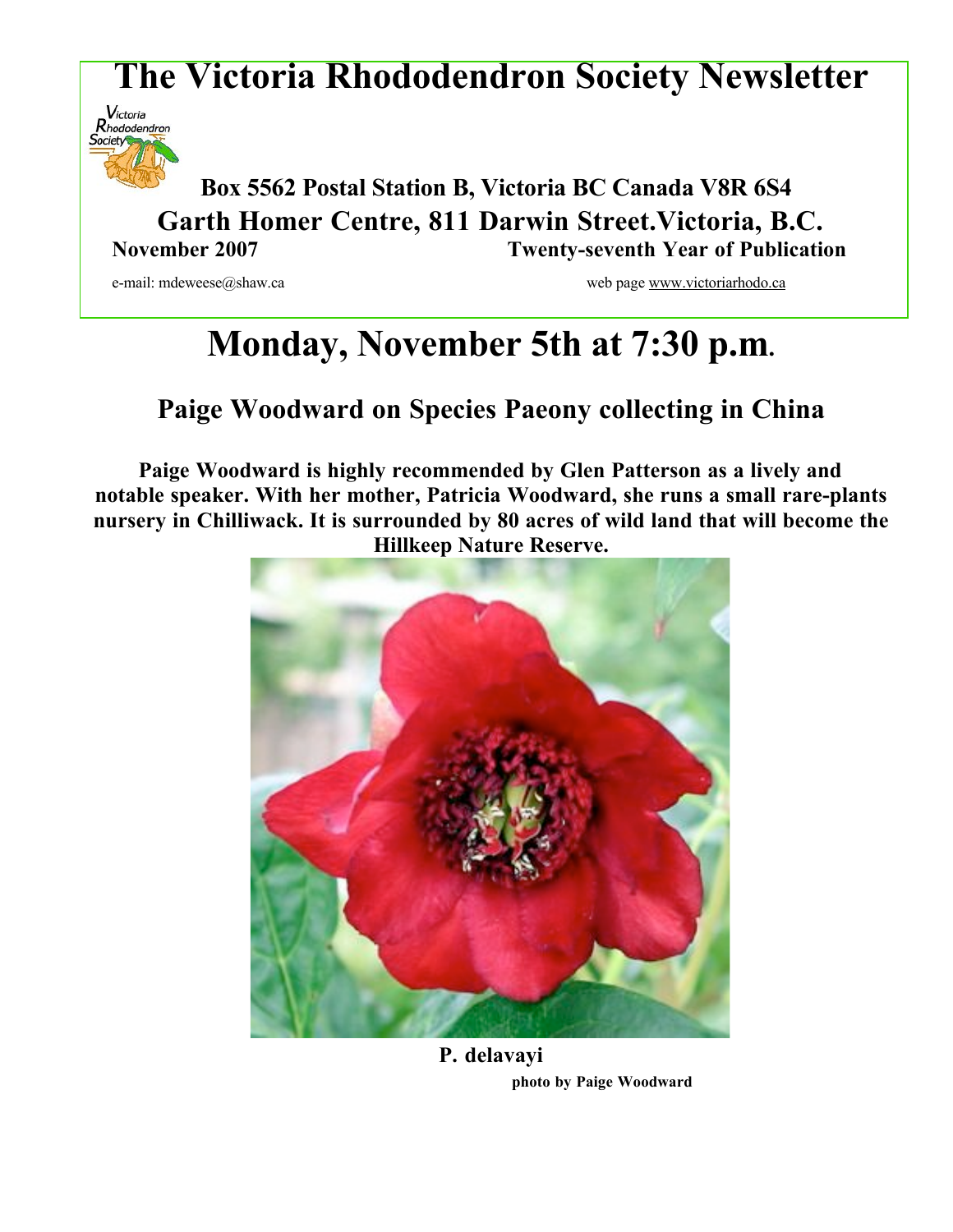**She leads study-tours to China.The study-tour in May, 2006 focussed on species peonies in the wild.**

**From her website, www.hillkeep.ca:**

**Starting in Beijing, we stopped briefly in Gansu Province, then continued west through Sichuan Province into Tibet (Xizang). Our botanical leaders are two dear friends of mine: Dr. Hong Deyuan,China's foremost botanist, who has been studying peonies around the world, and American peony authority Dr. James W. Waddick. As on the previous two Peonies of China study-tours, we visited fascinating places forbidden to ordinary tourists, met peony connoisseurs both prominent and humble, saw a lot of great plants besides peonies, including rhododendrons, visited important cultural sites, caught glimpses of ordinary Chinese life in the hinterlands, and feasted on delicious local foods.**

| <b>VRS</b> Board                                     |          | Ken Denman, Nobel Peace Prize                            | p.3   |
|------------------------------------------------------|----------|----------------------------------------------------------|-------|
| President:                                           |          | <b>VRS</b> calendar                                      | pg. 5 |
| <b>Bill McMillan</b>                                 | 478-3515 |                                                          |       |
| wtmcmillan@telus.net<br>Past President & Membership: |          | <b>Refreshments</b>                                      |       |
| Dean Goard                                           | 592-6915 |                                                          |       |
| deangoard@shaw.ca                                    |          | The following are on the list to bring sweet nourishment |       |
| 1st Vice President:                                  |          | to the November meeting: Nadine Minckler, Rhonda         |       |
| Margaret deWeese                                     | 748-0538 | Rose, Susan Leacock and Brian Saunders, Ann and          |       |
| mdeweese@shaw.ca                                     |          |                                                          |       |
| 2nd Vice President:                                  |          | Michel Schau, Gareth and Mae Shearman. Please            |       |
| <b>Jacqueline Bradbury</b>                           | 389-1379 | contact Theresa McMillan to confirm. Many thanks         |       |
| jacqbradbury@shaw.ca                                 |          | from all of us.                                          |       |
| Treasurer:                                           |          |                                                          |       |
| Ann Widdowson                                        | 479-9167 | As Theresa is taking on the newsletter duties the club   |       |
| awiddowson@shaw.ca                                   |          | needs three people to step forward to coordinate the     |       |
| Secretary:                                           |          |                                                          |       |
| <b>Theresa McMillan</b>                              | 478-3515 | refreshments. As people on the monthly list look after   |       |
| wtmcmillan@telus.net                                 |          | serving the tea and coffee, the shared job would entail  |       |
| Members-at-Large:                                    |          | light work.                                              |       |
| <b>Karen Morrison</b>                                | 477-8281 |                                                          |       |
| bkmorrison@shaw.ca<br><b>Lois Blackmore</b>          | 478-6615 | <b>Welcome to New Members:</b>                           |       |
| $loisb(a)$ shaw.ca                                   |          |                                                          |       |
| <b>Dick Pitfield</b>                                 | 592-4261 | <b>Jan Dammel</b>                                        |       |
| rpitfield@telus.net                                  |          | <b>Peter Barriscale</b>                                  |       |
| Arthur Ralfs                                         | 479-2629 |                                                          |       |
| acralfs@shaw.ca                                      |          | <b>Dorothy Griffin</b>                                   |       |
| Newsletter Committee :                               |          |                                                          |       |
|                                                      |          | <b>VRS Fee Schedule for 2008</b>                         |       |
| <b>Margaret deWeese</b>                              | 748-0538 | The time is at hand to renew memberships. Last chance    |       |
| Joyce Whittle                                        | 656-7313 | to get the four ARS Journals with a full ARS             |       |
| Peggy Pitfield                                       | 592-4261 | membership which helps in the promotion of the genus     |       |
| Website                                              |          |                                                          |       |
| Pat Fuller                                           | 370-2170 | Rhododendron, scientific research and conferences.       |       |
| <b>Arthur Ralfs</b>                                  | 479-2629 |                                                          |       |
|                                                      |          | ARS Full Membership \$50                                 |       |
| <b>This Issue:</b>                                   |          | VRS Membership<br>\$25                                   |       |
| <b>Obituary for Fred Collins</b><br>pg. 3            |          | Associate Membership \$10                                |       |
| <b>Garth Wedemire's's Talk</b>                       | $pg. -3$ |                                                          |       |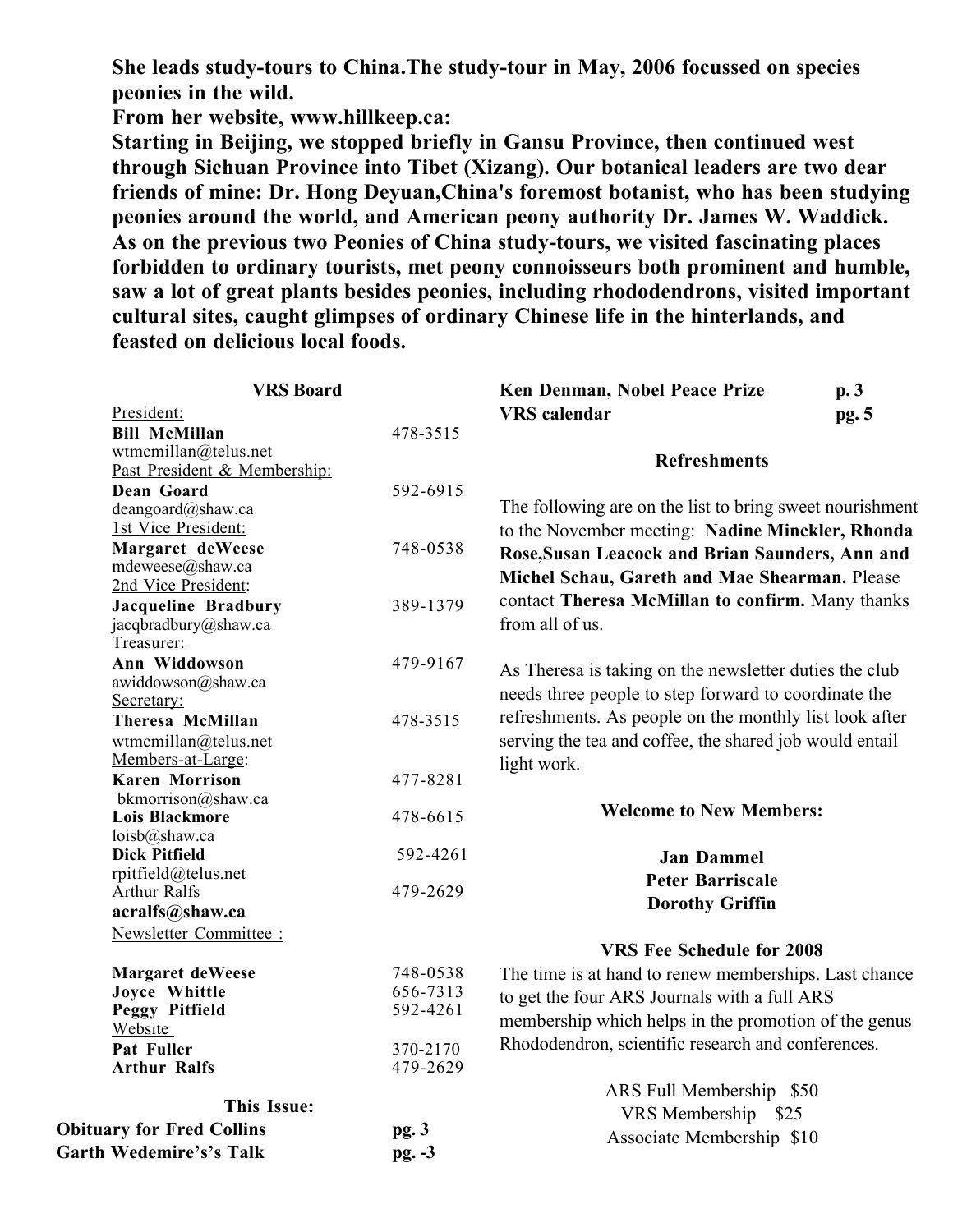Dues will be taken for 2008 at the November and December meetings by **Dean Goard** and aassistant**, Lois Blackmore**.

#### **FRED COLLINS 1917-2007**

Fred Collins, a founding member of this society, has died. Fred was 91. Fred was a long-time member of the Vancouver Chapter and will be remembered there for his energy and enthusiasm. n those dayse he lived in Maple Ridge where he was an Industrial Arts teacher. He also ran a nursery and I can recall him reminiscing about the plants he grew there. He was particularly fond of deciduous azaleas and camellias.

I think it was in 1978 or 79 that Fred retired and moved to the Island. The house he and Annabel bought had a magnificent view of Satellite Channel. We were invited — summonsed — to that house for the primary purpose of starting a chapter of the ARS in Victoria. Fred had heard that a group of us met in Dave Ballantyne's lab at U Vic on Saturday mornings to talk about rhododendrons. This group would form the nucleus. Some of the well-known Victoria rhododendron growers were not overly optimistic about the viability of a club in our fair city. Fred dismissed their fears as groundless. After all, he argued, all we needed were twelve ARS members, and to write and submit a rudimentary constitution and we were off and running.

Fred was also instrumental in getting the Cowichan Valley Chapter stated. By that time the Collins had moved to a house near Duncan. He attended their meetings with school-like regularity and was active in all their affairs. The Collins had two daughters and a son. Both daughters were world-class skaters and one performed with the Ice Follies, an achievement that Fred, always reserved and unassuming, would slip quietly into the conversation.

I know of three rhododendrons he named and was particularly fond of — 'Orient', 'Superlady' and 'Annabel'. Fred was a great plantsman who made very significant contributions to the gardening world both here on the Island and on the mainland. Those who knew him will remember him with great affection.

**Our October Speaker Garth Wedemire gave us a three part talk. The first was a history on the RSF and the second a photo essay on the RSF Species Study Sesssions over the past seven years , led by Steve Hootman. It was interesting to see what is involved from microscopes, eye scopes, RSF garden lookouts and rhododendron camaraderie. It was fun to see many of our members and other friends in District One's knowledgeable rhododendron base in attendance. The third part of the talk was a visual treat of Species Rhododendrons in bloom from A to Z on a CD-ROM ,accompanied by a soothing CD of a Tibetan chant. "O manni" Norman Todd summed up the talk beautifully by sayinga 'Oh man, that was some presentation!" Garth has kindly offered to give us a copy of his beautifully photographed CD-ROM for our library.**

### **Congratulations to Ken Denman , his team and to Al Gore Jr.**

On Friday 12th October, it was announced that the Nobel Peace Prize for 2007 is to be shared, in two equal parts, between the Intergovernmental Panel on Climate Change (IPCC) and Albert Arnold (Al) Gore Jr. "for their efforts to build up and disseminate greater knowledge about man-made climate change, and to lay the foundations for the measures that are needed to counteract such change."

Along with hundreds of other scientists from around the world, our September speaker Ken Denman has been able to bask in a little piece of the Nobel glory. As an expert in the science of climate change, he has contributed to various IPCC reports over the years, as an author, editor and provider of scientific knowledge. Most recently Ken edited part of the IPCC report "Climate Change 2007: The Physical Science Basis." He attended the report presentation in Paris and provided explanations for the media and he has continued to provide information for the media and other scientists at other international meetings.

(information from the Times/Colonist newspaper)